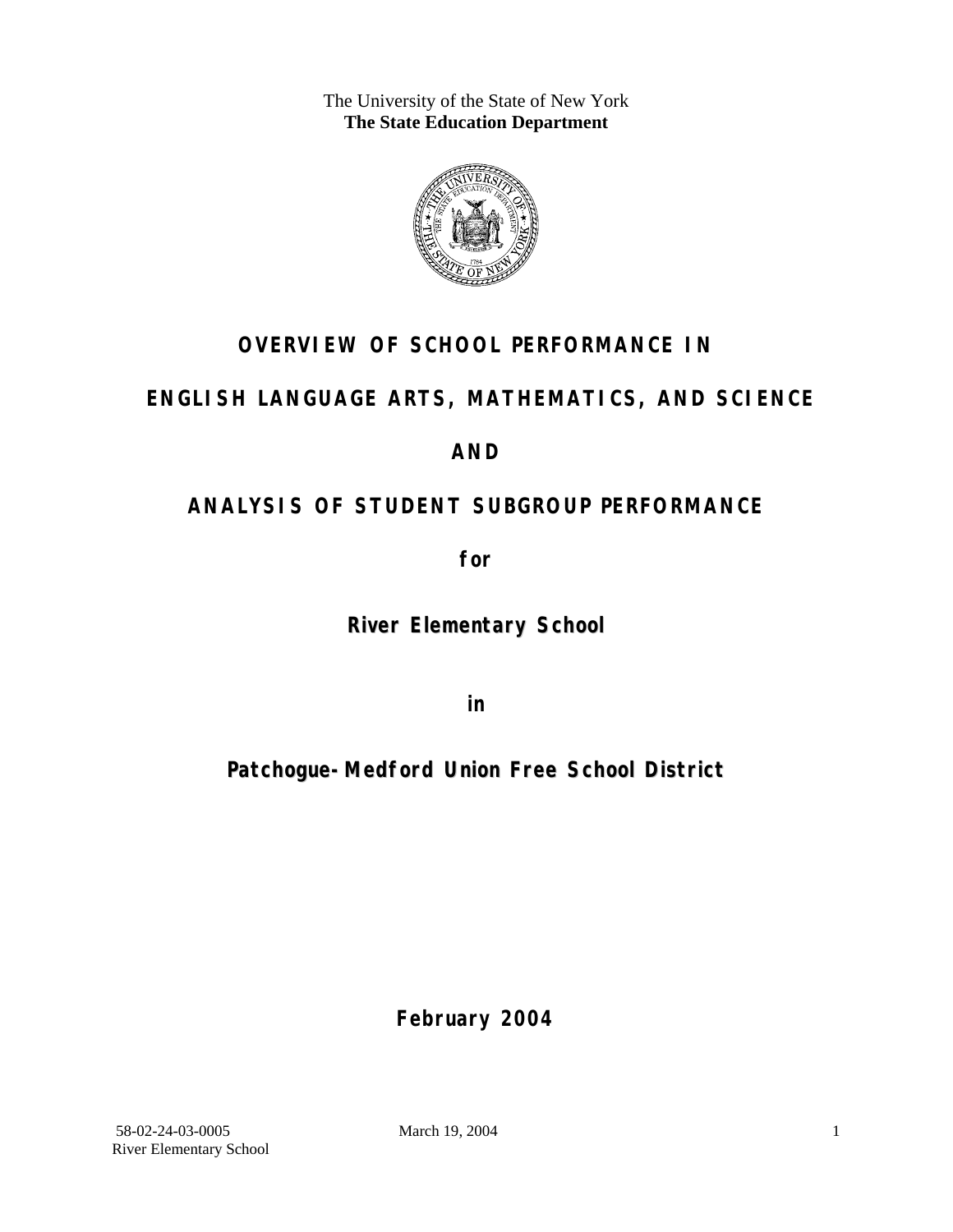#### **THE UNIVERSITY OF THE STATE OF NEW YORK**

#### **Regents of The University**

| Tonawanda             |
|-----------------------|
| Hollis                |
| Staten Island         |
| New Rochelle          |
| Peru                  |
| Huntington            |
| <b>North Syracuse</b> |
| New York              |
| <b>Belle Harbor</b>   |
| Buffalo               |
| Hartsdale             |
| Albany                |
| <b>Bronx</b>          |
| New York              |
| <b>Binghamton</b>     |
| Rochester             |

#### **President of The University and Commissioner of Education**

RICHARD P. MILLS

**Deputy Commissioner for Elementary, Middle, Secondary and Continuing Education**  JAMES A. KADAMUS

#### **Coordinator, School Operations and Management Services**

CHARLES SZUBERLA

#### **Coordinator, Information and Reporting Services**

MARTHA P. MUSSER

The State Education Department does not discriminate on the basis of age, color, religion, creed, disability, marital status, veteran status, national origin, race, gender, genetic predisposition or carrier status, or sexual orientation in its educational programs, services and activities. Portions of this publication can be made available in a variety of formats, including braille, large print or audio tape, upon request. Inquiries concerning this policy of nondiscrimination should be directed to the Department's Office for Diversity, Ethics, and Access, Room 530, Education Building, Albany, NY 12234. **Requests for additional copies of this publication may be made by contacting the Publications Sales Desk, Room 309, Education Building, Albany, NY 12234.** 

Please address all correspondence about this report that is not related to data corrections to:

*School Report Card Coordinator Information and Reporting Services Team New York State Education Department Room 863 EBA 89 Washington Avenue Albany, NY 12234*  E-mail: *RPTCARD@mail.nysed.gov*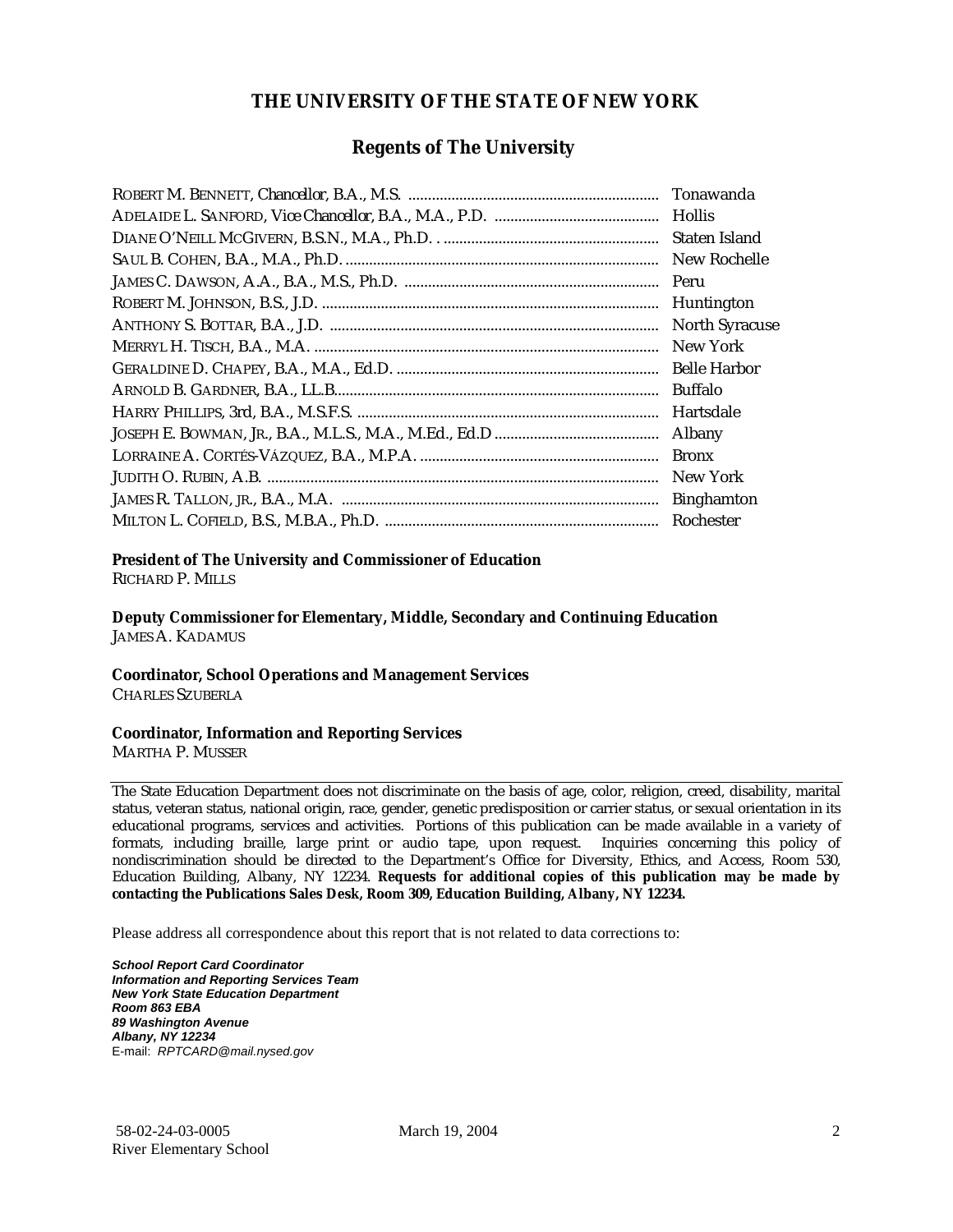The *New York State School Report Card* is an important part of the Board of Regents effort to raise learning standards for all students. It provides information to the public on student performance and other measures of school and district performance. Knowledge gained from the school report card on a school's strengths and weaknesses can be used to improve instruction and services to students.

The *New York State School Report Card* consists of three parts: the *Overview of School Performance in English Language Arts, Mathematics, and Science and Analysis of Student Subgroup Performance,* the *Comprehensive Information Report,* and the *School Accountability Report*. The *Overview and Analysis* presents performance data on measures required by the federal No Child Left Behind Act: English, mathematics, science, and graduation rate. Performance data on other State assessments can be found in the *Comprehensive Information Report*. The *School Accountability Report* provides information as to whether a school is making adequate progress toward enabling all students to achieve proficiency in English and mathematics.

State assessments are designed to help ensure that all students reach high learning standards. They show whether students are getting the foundation knowledge they need to succeed at the elementary, middle, and commencement levels and beyond. The State requires that students who are not making appropriate progress toward the standards receive academic intervention services.

In the *Overview*, performance on the elementary- and middle-level assessments in English language arts and mathematics and on the middle-level science test is reported in terms of mean scores and the percentage of students scoring at each of the four levels. These levels indicate performance on the standards from seriously deficient to advanced proficiency. Performance on the elementary-level science test is reported in terms of mean scores and the percentage of students making appropriate progress. Regents examination scores are reported in four score ranges. Scores of 65 to 100 are passing; scores of 55 to 64 earn credit toward a local diploma (with the approval of the local board of education). Though each elementary- and middle-level assessment is administered to students in a specific grade, secondary-level assessments are taken by students when they complete the coursework for the core curriculum. Therefore, the performance of students at the secondary level is measured for a student cohort rather than a group of students at a particular grade level. Students are grouped in cohorts according to the year in which they first entered grade 9.

The assessment data in the *Overview and Analysis* are for all tested students in the school, including general-education students and students with disabilities. In the *Overview*, each school's performance is compared with that of schools similar in grade level, district resources, and student needs as indicated by income and limited English proficiency (LEP) status. Each district's performance is compared with that of all public schools statewide. In the *Analysis*, performance is disaggregated by race/ethnicity, disability status, gender, LEP status, income level, and migrant status.

Explanations of terms referred to or symbols used in this part of the school report card may be found in the glossary on the last page. Further information on the school report card may be found in the guide, *Understanding Your School Report Card: February 2004*, available on the Information and Reporting Services Web site at www.emsc.nysed.gov/irts.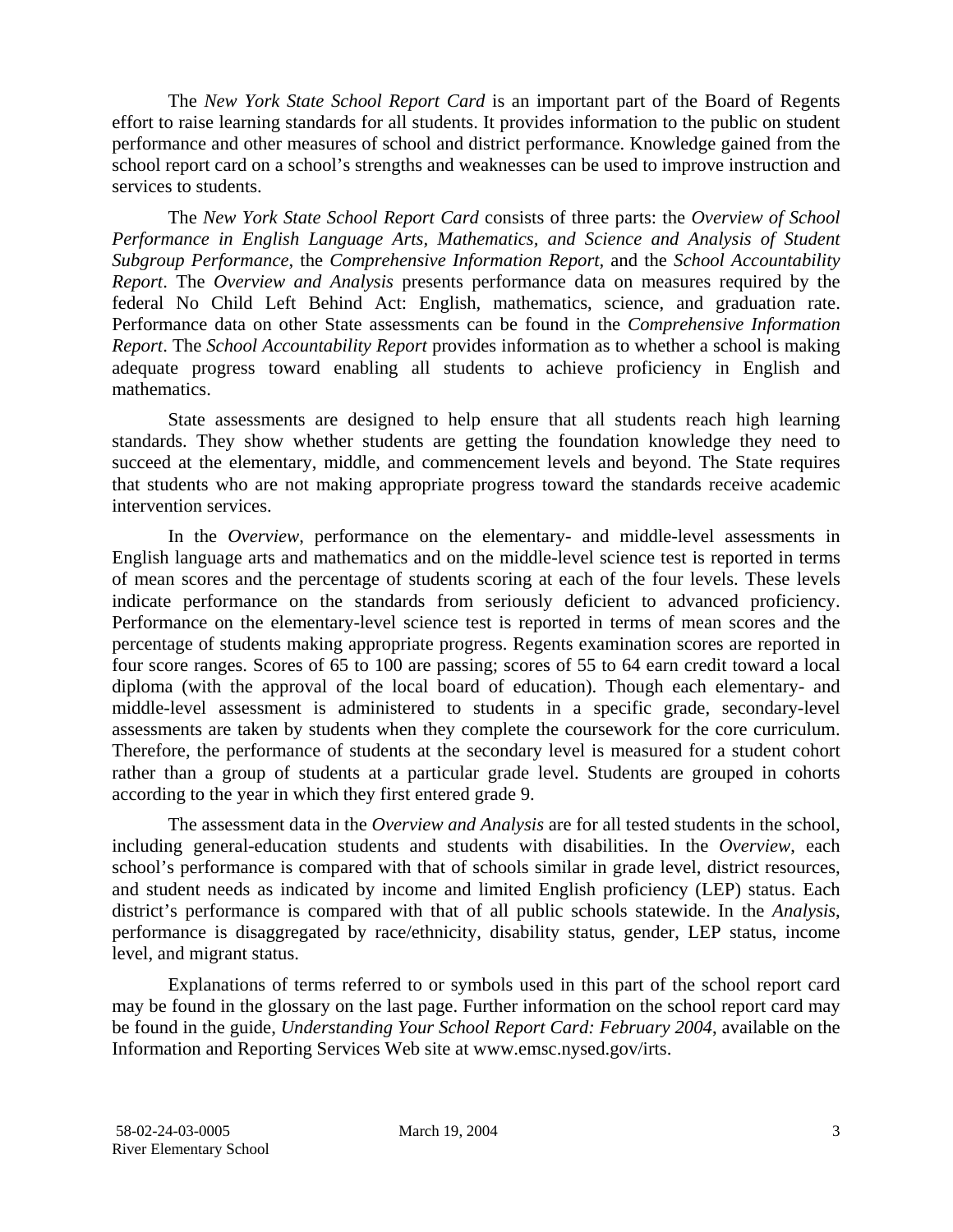# **Overview of School Performance in English Language Arts, Mathematics, and Science**

### **School Profile**

| Principal:<br>Peter Hens |             | (631)758-1080<br>Phone:   |
|--------------------------|-------------|---------------------------|
| <b>Organization</b>      | Grade Range | <b>Student Enrollment</b> |
| $2002 - 03$              | $K-5$       | 380                       |

|  | 2001–02 School District-wide Total Expenditure per Pupil | \$11,735 |
|--|----------------------------------------------------------|----------|
|--|----------------------------------------------------------|----------|

### **2002–03 Percentage of Core Classes Taught by Highly Qualified Teachers\***

| <b>Percent Taught</b><br>by Highly<br>Qualified<br><b>Teachers</b> |
|--------------------------------------------------------------------|
|                                                                    |
| 97%                                                                |
|                                                                    |

\*For the 2002-03 school year, SED is reporting that teachers of core classes are highly qualified if they are certified to teach those classes. However, No Child Left Behind (NCLB) imposes requirements beyond certification for some teachers to be considered highly qualified. In future years, when New York State uses the NCLB criteria for reporting, certified teachers must fulfill all NCLB requirements to be counted as highly qualified.

#### **2002–03 Percentage of Teachers with No Valid Teaching Certificate\***

| Number of<br><b>Teachers</b> | <b>Percent with No</b><br><b>Valid Teaching</b><br><b>Certificate</b> |
|------------------------------|-----------------------------------------------------------------------|
| 28                           | ሰ%                                                                    |

\*This count includes teachers with temporary licenses who do not have a valid permanent, provisional, or transitional teaching certificate.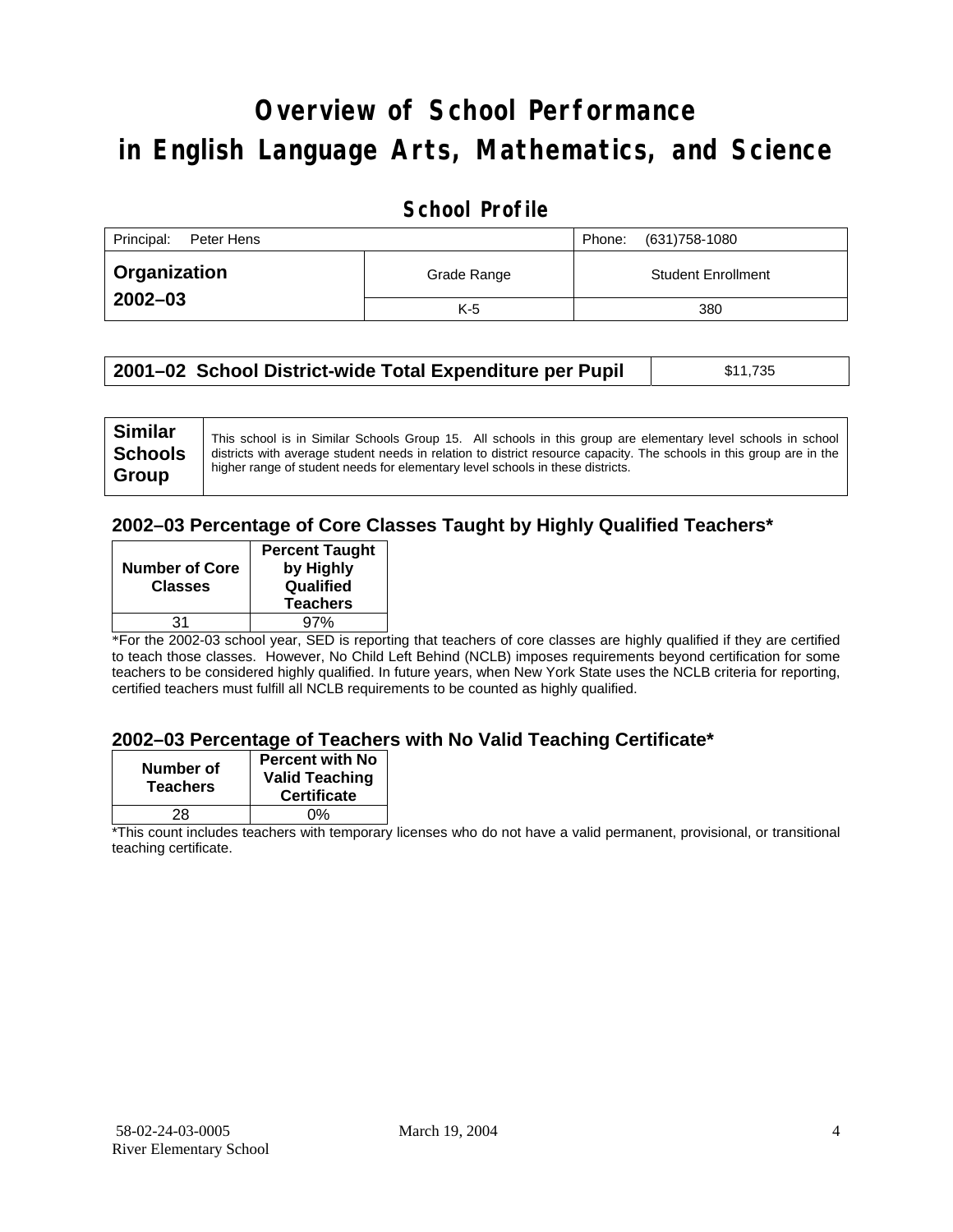English Language Arts



|                                               |                    | <b>Counts of Students Tested</b> |                    |                    |              |                   |
|-----------------------------------------------|--------------------|----------------------------------|--------------------|--------------------|--------------|-------------------|
| <b>Performance at I</b><br><b>This School</b> | Level 1<br>455-602 | Level 2<br>603-644               | Level 3<br>645-691 | Level 4<br>692-800 | <b>Total</b> | <b>Mean Score</b> |
| Jan-Feb 2001                                  |                    | 22                               | 28                 |                    | 61           | 655               |
| Jan-Feb 2002                                  |                    | 14                               | 26                 | 4                  | 48           | 654               |
| Feb 2003                                      |                    |                                  | 28                 |                    | 50           | 657               |

|         | Elementary-Level English Language Arts Levels — Listening, Reading, and Writing Standards                 |  |  |  |
|---------|-----------------------------------------------------------------------------------------------------------|--|--|--|
| Level 4 | These students exceed the standards and are moving toward high performance on the Regents examination.    |  |  |  |
| Level 3 | These students meet the standards and, with continued steady growth, should pass the Regents examination. |  |  |  |
| Level 2 | These students <b>need extra help</b> to meet the standards and pass the Regents examination.             |  |  |  |
| Level 1 | These students have serious academic deficiencies.                                                        |  |  |  |

**Performance of Limited English Proficient Students Taking the New York State English as a Second Language Achievement Test (NYSESLAT) as the Measure of English Language Arts Achievement**

| Grade 4 | <b>Number</b><br><b>Tested</b> | Level 1 | Level 2 | Level 3 | Level 4 |
|---------|--------------------------------|---------|---------|---------|---------|
| 2003    |                                |         |         |         |         |

**Performance of Students with Severe Disabilities on the New York State Alternate Assessment (NYSAA) in English** 

| <b>Elementary Level</b> | <b>Number</b><br>Tested | AA-Level 1 | AA-Level 2 | AA-Level 3 | AA-Level 4 |
|-------------------------|-------------------------|------------|------------|------------|------------|
| $2002 - 03$             |                         |            |            |            |            |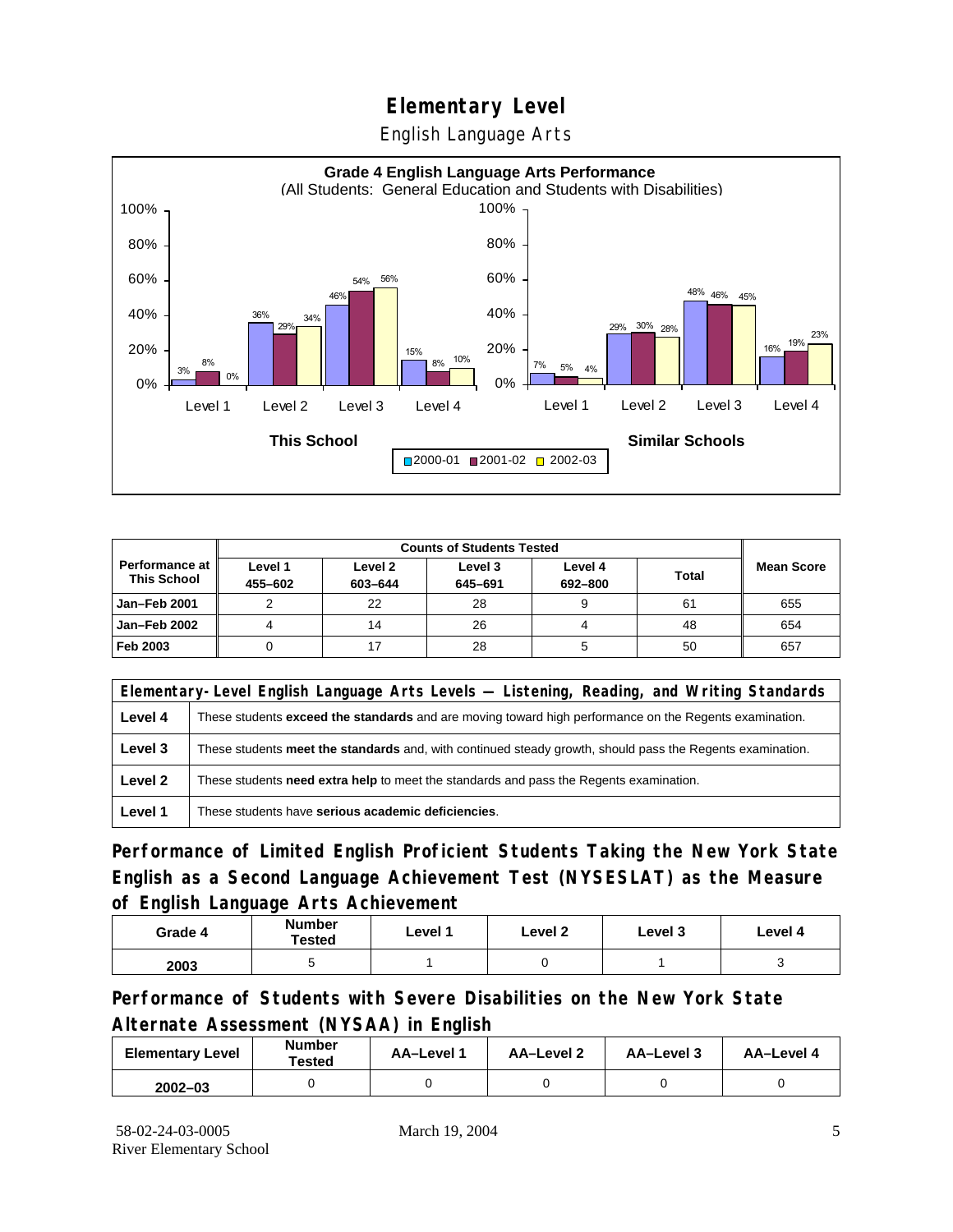### Mathematics



|                                        |                    | <b>Counts of Students Tested</b> |                    |                    |              |                   |  |
|----------------------------------------|--------------------|----------------------------------|--------------------|--------------------|--------------|-------------------|--|
| Performance at I<br><b>This School</b> | Level 1<br>448-601 | Level 2<br>602-636               | Level 3<br>637-677 | Level 4<br>678-810 | <b>Total</b> | <b>Mean Score</b> |  |
| May 2001                               |                    |                                  | 34                 | 17                 | 63           | 661               |  |
| May 2002                               |                    |                                  | 40                 |                    | 49           | 661               |  |
| May 2003                               |                    |                                  | 29                 | 27                 | 58           | 676               |  |

| Elementary-Level Mathematics Levels -               |                                                                                                               |  |  |
|-----------------------------------------------------|---------------------------------------------------------------------------------------------------------------|--|--|
| Knowledge, Reasoning, and Problem-Solving Standards |                                                                                                               |  |  |
| Level 4                                             | These students <b>exceed the standards</b> and are moving toward high performance on the Regents examination. |  |  |
| Level 3                                             | These students meet the standards and, with continued steady growth, should pass the Regents examination.     |  |  |
| Level 2                                             | These students need extra help to meet the standards and pass the Regents examination.                        |  |  |
| Level 1                                             | These students have serious academic deficiencies.                                                            |  |  |

### **Performance of Students with Severe Disabilities on the New York State Alternate Assessment (NYSAA) in Mathematics**

| <b>Elementary Level</b> | <b>Number</b><br>Tested | AA-Level 1 | AA-Level 2 | AA-Level 3 | AA-Level 4 |  |
|-------------------------|-------------------------|------------|------------|------------|------------|--|
| $2002 - 03$             |                         |            |            |            |            |  |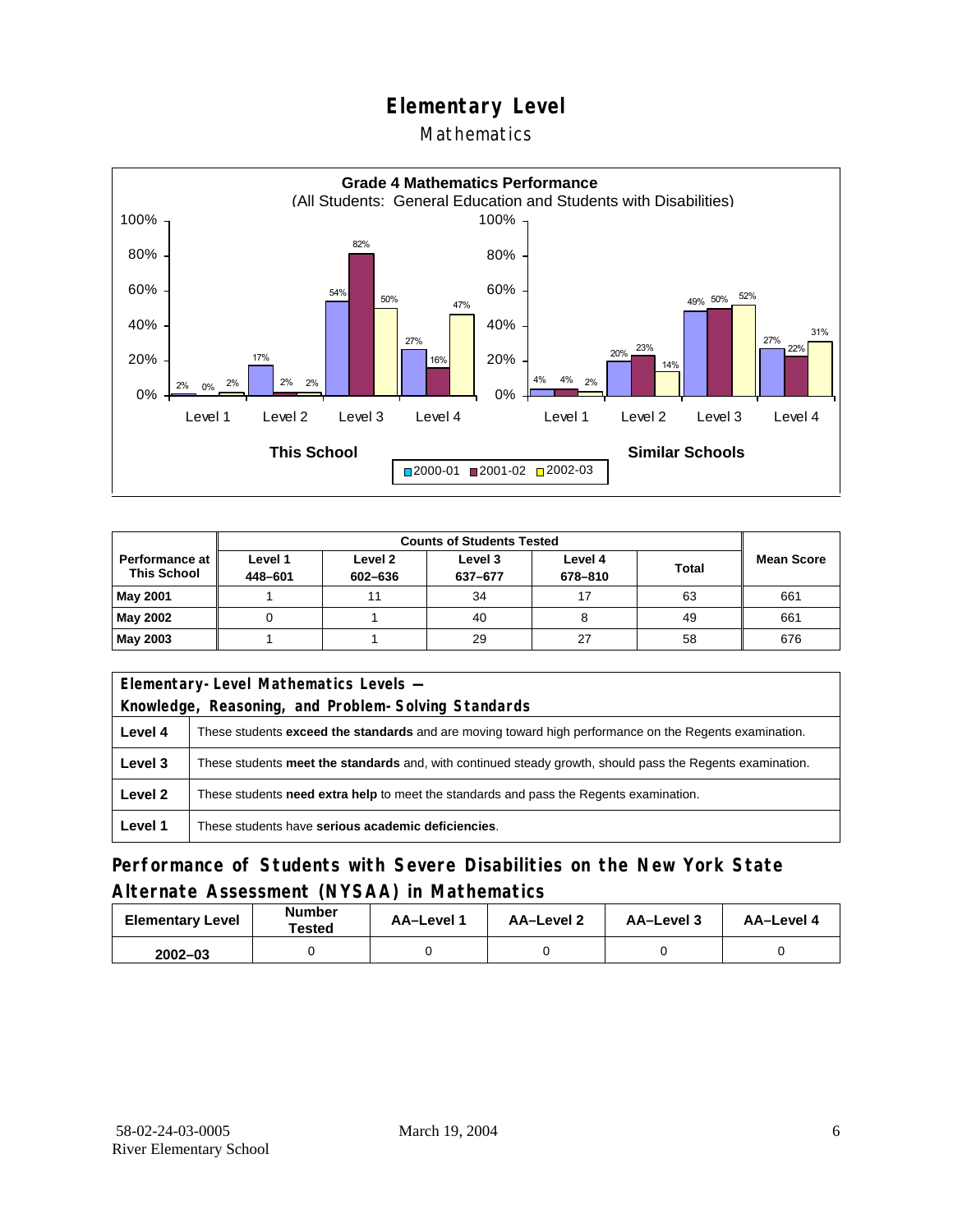Science Multiple-Choice



**All Students** 

|          |    | Number Tested   Number Above SDL   Mean Score |    |  |  |  |  |  |
|----------|----|-----------------------------------------------|----|--|--|--|--|--|
| May 2001 | 63 | 55                                            | 36 |  |  |  |  |  |
| May 2002 | 49 |                                               | 35 |  |  |  |  |  |
| May 2003 |    |                                               | 36 |  |  |  |  |  |

| Grade 4 Science - Knowledge, Reasoning, and Problem-Solving Standards |                                                                                                                                                                                                                                          |  |  |  |  |  |
|-----------------------------------------------------------------------|------------------------------------------------------------------------------------------------------------------------------------------------------------------------------------------------------------------------------------------|--|--|--|--|--|
| <b>Multiple-Choice</b><br><b>Test Component</b>                       | This component contains 45 multiple-choice questions based upon the New York State Elementary<br>Science Syllabus and referenced to the New York State Learning Standards for Mathematics, Science<br>and Technology (Elementary Level). |  |  |  |  |  |
| <b>State Designated</b>                                               | Students who correctly answer fewer than 30 of the 45 questions of the multiple-choice test component                                                                                                                                    |  |  |  |  |  |
| Level (SDL)                                                           | must receive academic intervention services in the following term of instruction.                                                                                                                                                        |  |  |  |  |  |
| <b>School Mean</b>                                                    | For the multiple-choice test component, the mean score is the average number of correct answers for                                                                                                                                      |  |  |  |  |  |
| <b>Scores</b>                                                         | students tested. If all tested students answered all questions correctly, this score would be 45.                                                                                                                                        |  |  |  |  |  |

## **Elementary Level**

#### Science Performance Test

The elementary-level science test is composed of two sections, the multiple-choice section (described above) and the performance test. The performance test is not used to determine the need for academic intervention services or for accountability purposes because not all students are administered the same three tasks.

| <b>All Students</b>                       |    |    |  |  |  |  |  |  |
|-------------------------------------------|----|----|--|--|--|--|--|--|
| <b>Number Tested</b><br><b>Mean Score</b> |    |    |  |  |  |  |  |  |
| May 2001                                  | 61 | 39 |  |  |  |  |  |  |
| May 2002                                  | 49 | 37 |  |  |  |  |  |  |
| <b>May 2003</b>                           |    | 36 |  |  |  |  |  |  |

#### **Performance of Students with Severe Disabilities on the New York State Alternate Assessment (NYSAA) in Science**

| <b>Elementary Level</b> | <b>Number</b><br>Tested | AA-Level 1 | <b>AA-Level 2</b> | AA-Level 3 | AA-Level 4 |  |
|-------------------------|-------------------------|------------|-------------------|------------|------------|--|
| $2002 - 03$             |                         |            |                   |            |            |  |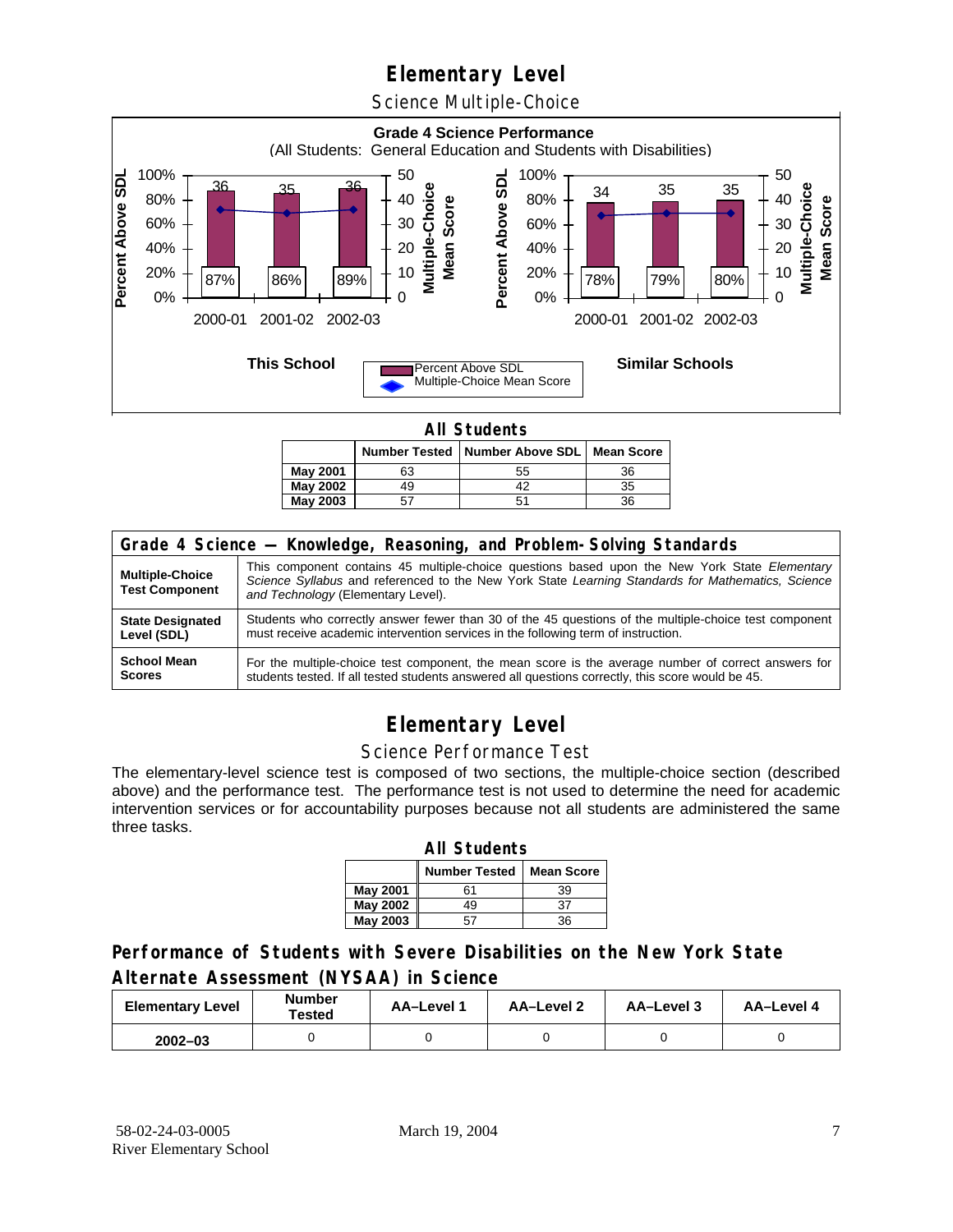# **Analysis of Student Subgroup Performance**

Historically, on State assessments the average performance of Black, Hispanic, and Native American students has been lower than that of White and Asian students. Similarly, students from lowincome families have not performed as well as those from higher income families. A high priority of the Board of Regents is to eliminate these gaps in student performance. In addition, Title I of the federal Elementary and Secondary Education Act includes explicit requirements "to ensure that students served by Title I are given the same opportunity to achieve to high standards and are held to the same high expectations as all students in each State."

This section of the school report card provides performance data for two years by racial/ethnic group, disability status, gender, English proficiency status, income level, and migrant status. The purpose of the student subgroup analyses is to determine if students who perform below the standards in any school tend to fall into particular groups, such as minority students, limited English proficient students, or economically disadvantaged students. If these analyses provide evidence that students in one of the groups achieve at a lower level than other students, the school and community should examine the reasons for this lower performance and make necessary changes in curriculum, instruction, and student support services to remedy these performance gaps. If your school did not report data for the 2002-03 school year for a subject and grade, a table showing data for subgroups in that subject and grade will not be included in the *Analysis*.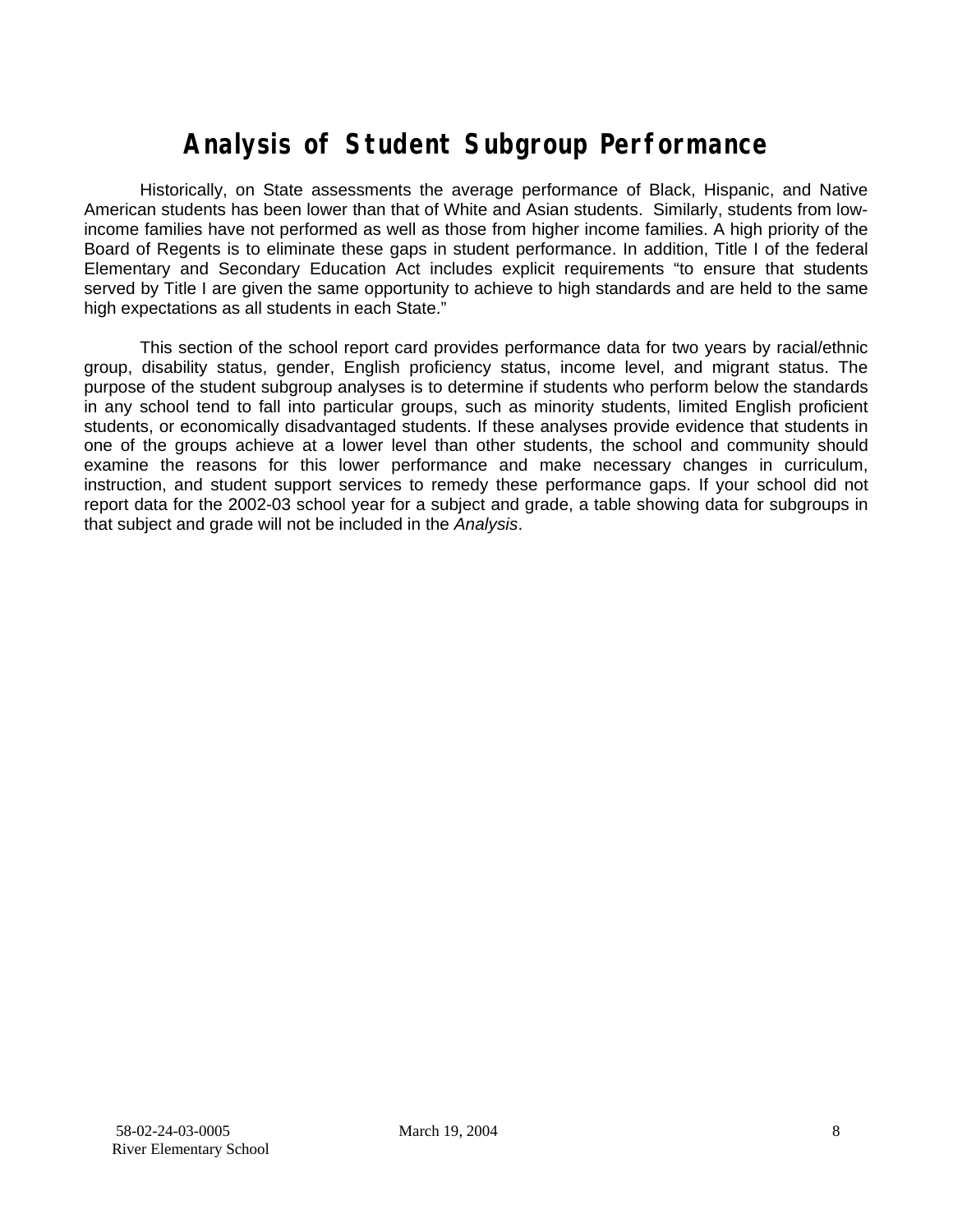### English Language Arts

|                                              | ◡<br>$2001 - 02$                                                                   |             |             |               |                                                                   | $2002 - 03$ |             |             |  |
|----------------------------------------------|------------------------------------------------------------------------------------|-------------|-------------|---------------|-------------------------------------------------------------------|-------------|-------------|-------------|--|
| <b>Student Subgroup</b>                      | <b>Percentages of Tested</b><br><b>Students Scoring at Levels</b><br><b>Tested</b> |             |             | <b>Tested</b> | <b>Percentages of Tested</b><br><b>Students Scoring at Levels</b> |             |             |             |  |
|                                              |                                                                                    | $2 - 4$     | $3 - 4$     | 4             |                                                                   | $2 - 4$     | $3 - 4$     | 4           |  |
| <b>Results by Race/Ethnicity</b>             |                                                                                    |             |             |               |                                                                   |             |             |             |  |
| American Indian/Alaskan Native               | 1                                                                                  | $\mathbf s$ | s           | s             | $\mathbf 0$                                                       | 0%          | 0%          | 0%          |  |
| <b>Black</b>                                 | 4                                                                                  | s           | s           | s             | $\overline{4}$                                                    | s           | s           | s           |  |
| Hispanic                                     | 11                                                                                 | 82%         | 64%         | 0%            | 15                                                                | 100%        | 67%         | 0%          |  |
| Asian or Pacific Islander                    | 2                                                                                  | s           | $\mathbf S$ | s             | 1                                                                 | s           | s           | $\mathbf s$ |  |
| White                                        | 30                                                                                 | 93%         | 60%         | 10%           | 30                                                                | 100%        | 67%         | 17%         |  |
| Total                                        | 48                                                                                 | 92%         | 63%         | 8%            | 50                                                                | 100%        | 66%         | 10%         |  |
| Small Group Totals (s)                       | $\overline{7}$                                                                     | 100%        | 71%         | 14%           | 5                                                                 | 100%        | 60%         | 0%          |  |
| <b>Results by Disability Status</b>          |                                                                                    |             |             |               |                                                                   |             |             |             |  |
| General-education students                   | 45                                                                                 | s           | s           | s             | 47                                                                | s           | s           | s           |  |
| Students with disabilities                   | 3                                                                                  | s           | s           | s             | 3                                                                 | s           | $\mathbf s$ | $\mathbf s$ |  |
| Total                                        | 48                                                                                 | 92%         | 63%         | 8%            | 50                                                                | 100%        | 66%         | 10%         |  |
| <b>Results by Gender</b>                     |                                                                                    |             |             |               |                                                                   |             |             |             |  |
| Female                                       | 22                                                                                 | 100%        | 73%         | 9%            | 25                                                                | 100%        | 76%         | 12%         |  |
| Male                                         | 26                                                                                 | 85%         | 54%         | 8%            | 25                                                                | 100%        | 56%         | 8%          |  |
| Total                                        | 48                                                                                 | 92%         | 63%         | 8%            | 50                                                                | 100%        | 66%         | 10%         |  |
| <b>Results by English Proficiency Status</b> |                                                                                    |             |             |               |                                                                   |             |             |             |  |
| English proficient                           | 47                                                                                 | $\mathbf s$ | $\mathbf s$ | s             | 49                                                                | s           | $\mathbf s$ | $\mathbf s$ |  |
| Limited English proficient                   | $\mathbf{1}$                                                                       | s           | s           | s             | $\mathbf{1}$                                                      | s           | s           | s           |  |
| Total                                        | 48                                                                                 | 92%         | 63%         | 8%            | 50                                                                | 100%        | 66%         | 10%         |  |
| <b>Results by Income Level</b>               |                                                                                    |             |             |               |                                                                   |             |             |             |  |
| Economically disadvantaged                   | 21                                                                                 | 81%         | 52%         | 5%            | 19                                                                | 100%        | 58%         | 5%          |  |
| Not disadvantaged                            | 27                                                                                 | 100%        | 70%         | 11%           | 31                                                                | 100%        | 71%         | 13%         |  |
| Total                                        | 48                                                                                 | 92%         | 63%         | 8%            | 50                                                                | 100%        | 66%         | 10%         |  |
| <b>Results by Migrant Status</b>             |                                                                                    |             |             |               |                                                                   |             |             |             |  |
| Migrant family                               | 0                                                                                  | 0%          | 0%          | 0%            | $\mathbf 0$                                                       | 0%          | 0%          | 0%          |  |
| Not migrant family                           | 48                                                                                 | 92%         | 63%         | 8%            | 50                                                                | 100%        | 66%         | 10%         |  |
| Total                                        | 48                                                                                 | 92%         | 63%         | 8%            | 50                                                                | 100%        | 66%         | 10%         |  |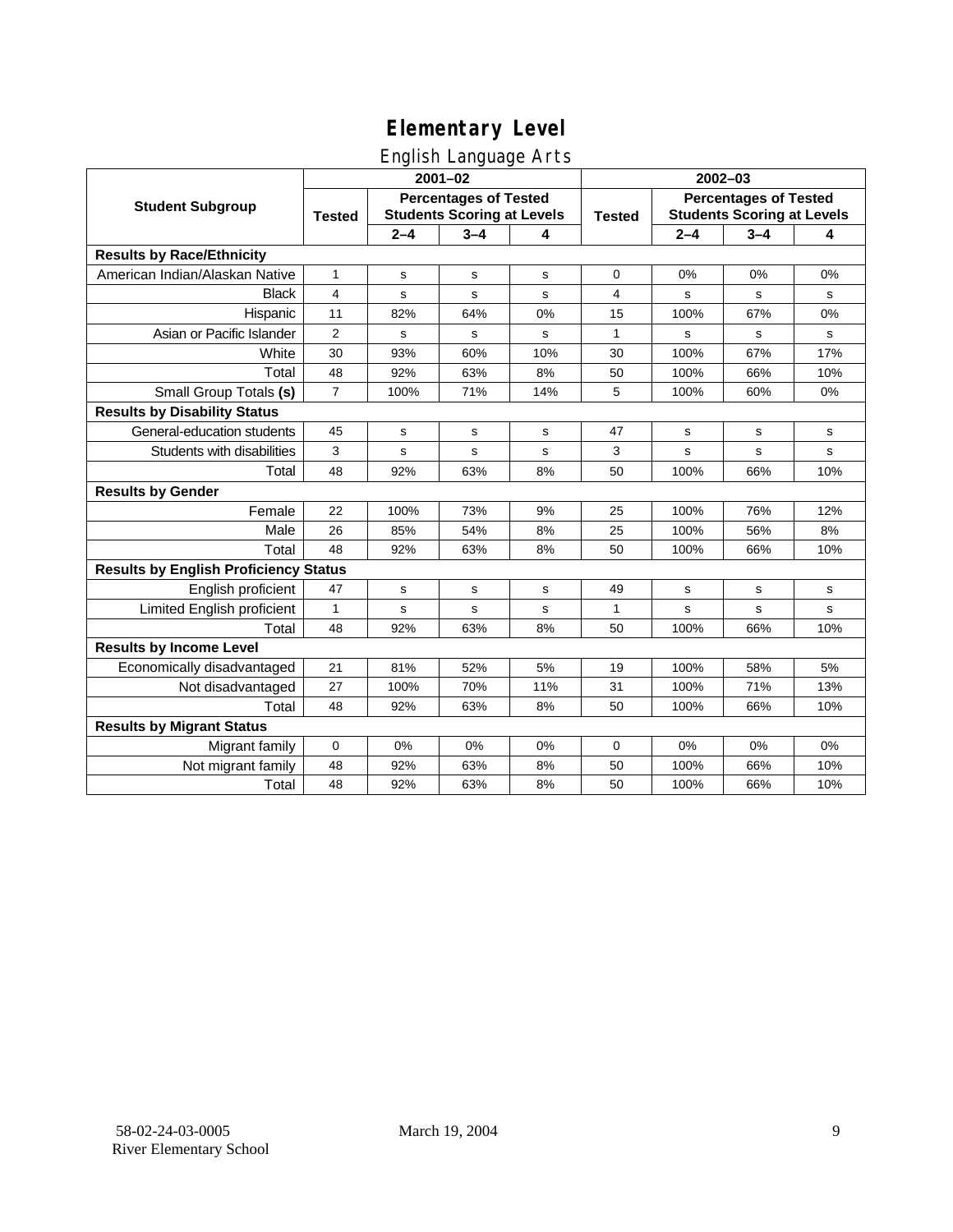### Mathematics

|                                              | $2001 - 02$                                                                        |         |              |               | $2002 - 03$                                                       |         |         |     |
|----------------------------------------------|------------------------------------------------------------------------------------|---------|--------------|---------------|-------------------------------------------------------------------|---------|---------|-----|
| <b>Student Subgroup</b>                      | <b>Percentages of Tested</b><br><b>Students Scoring at Levels</b><br><b>Tested</b> |         |              | <b>Tested</b> | <b>Percentages of Tested</b><br><b>Students Scoring at Levels</b> |         |         |     |
|                                              |                                                                                    | $2 - 4$ | $3 - 4$      | 4             |                                                                   | $2 - 4$ | $3 - 4$ | 4   |
| <b>Results by Race/Ethnicity</b>             |                                                                                    |         |              |               |                                                                   |         |         |     |
| American Indian/Alaskan Native               | $\mathbf{1}$                                                                       | s       | s            | s             | $\Omega$                                                          | 0%      | 0%      | 0%  |
| <b>Black</b>                                 | 5                                                                                  | s       | s            | s             | 4                                                                 | s       | s       | s   |
| Hispanic                                     | 11                                                                                 | 100%    | 100%         | 0%            | 22                                                                | 95%     | 95%     | 41% |
| Asian or Pacific Islander                    | $\overline{2}$                                                                     | s       | s            | s             | 1                                                                 | s       | s       | s   |
| White                                        | 30                                                                                 | 100%    | 97%          | 17%           | 31                                                                | 100%    | 100%    | 55% |
| Total                                        | 49                                                                                 | 100%    | 98%          | 16%           | 58                                                                | 98%     | 97%     | 47% |
| Small Group Totals (s)                       | 8                                                                                  | 100%    | 100%         | 38%           | 5                                                                 | 100%    | 80%     | 20% |
| <b>Results by Disability Status</b>          |                                                                                    |         |              |               |                                                                   |         |         |     |
| General-education students                   | 46                                                                                 | s       | s            | s             | 54                                                                | s       | s       | s   |
| Students with disabilities                   | 3                                                                                  | s       | s            | s             | 4                                                                 | s       | s       | s   |
| Total                                        | 49                                                                                 | 100%    | 98%          | 16%           | 58                                                                | 98%     | 97%     | 47% |
| <b>Results by Gender</b>                     |                                                                                    |         |              |               |                                                                   |         |         |     |
| Female                                       | 24                                                                                 | 100%    | 100%         | 13%           | 27                                                                | 100%    | 96%     | 44% |
| Male                                         | 25                                                                                 | 100%    | 96%          | 20%           | 31                                                                | 97%     | 97%     | 48% |
| Total                                        | 49                                                                                 | 100%    | 98%          | 16%           | 58                                                                | 98%     | 97%     | 47% |
| <b>Results by English Proficiency Status</b> |                                                                                    |         |              |               |                                                                   |         |         |     |
| English proficient                           | 47                                                                                 | s       | s            | s             | 51                                                                | 100%    | 98%     | 53% |
| Limited English proficient                   | $\overline{2}$                                                                     | s       | $\mathsf{s}$ | s             | $\overline{7}$                                                    | 86%     | 86%     | 0%  |
| Total                                        | 49                                                                                 | 100%    | 98%          | 16%           | 58                                                                | 98%     | 97%     | 47% |
| <b>Results by Income Level</b>               |                                                                                    |         |              |               |                                                                   |         |         |     |
| Economically disadvantaged                   | 22                                                                                 | 100%    | 100%         | 9%            | 22                                                                | 100%    | 100%    | 41% |
| Not disadvantaged                            | 27                                                                                 | 100%    | 96%          | 22%           | 36                                                                | 97%     | 94%     | 50% |
| Total                                        | 49                                                                                 | 100%    | 98%          | 16%           | 58                                                                | 98%     | 97%     | 47% |
| <b>Results by Migrant Status</b>             |                                                                                    |         |              |               |                                                                   |         |         |     |
| Migrant family                               | 0                                                                                  | 0%      | 0%           | 0%            | $\mathbf 0$                                                       | 0%      | $0\%$   | 0%  |
| Not migrant family                           | 49                                                                                 | 100%    | 98%          | 16%           | 58                                                                | 98%     | 97%     | 47% |
| Total                                        | 49                                                                                 | 100%    | 98%          | 16%           | 58                                                                | 98%     | 97%     | 47% |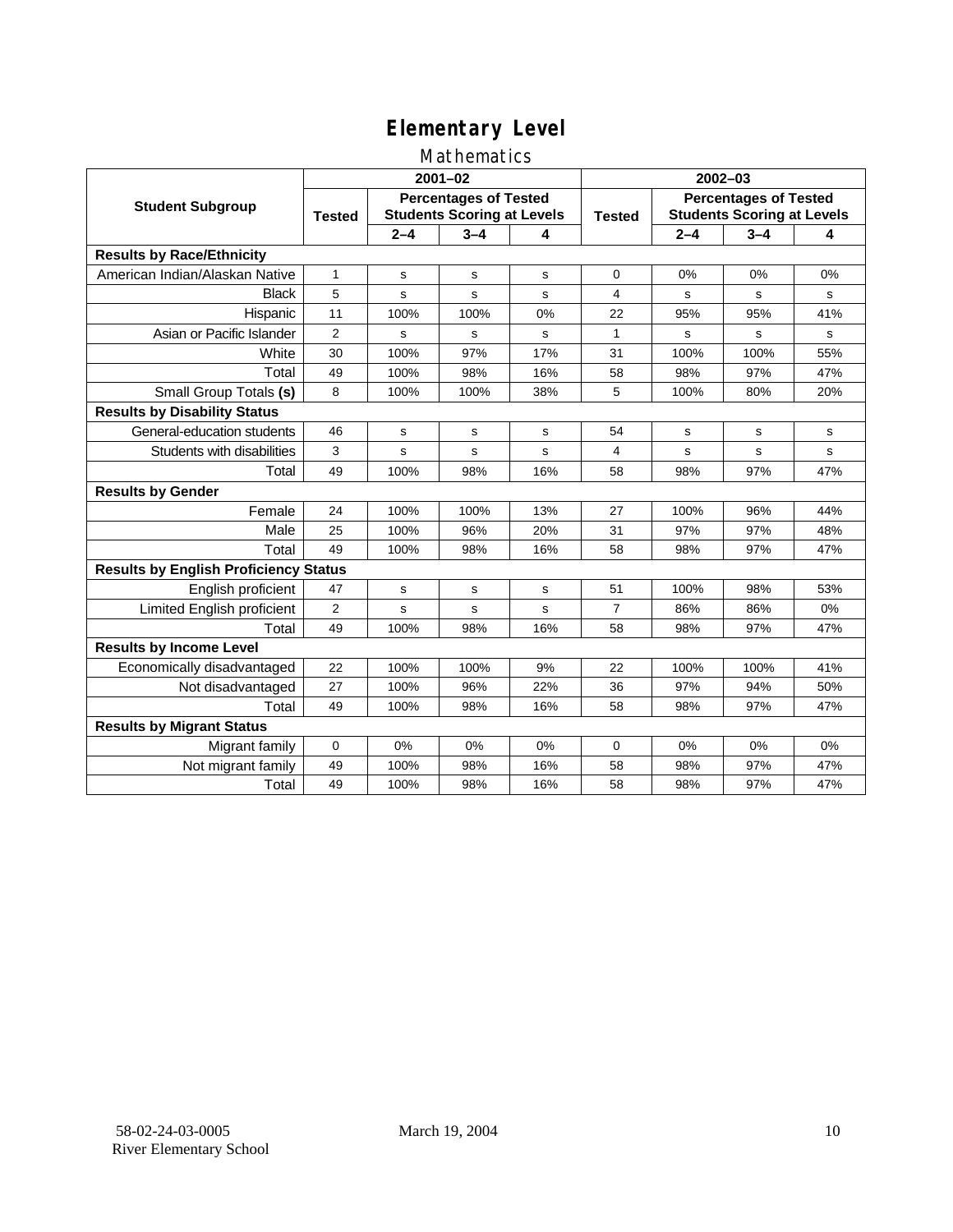### Science Multiple-Choice

|                                              | $2001 - 02$    |                                                                                       | $2002 - 03$   |                                                                                              |  |  |  |
|----------------------------------------------|----------------|---------------------------------------------------------------------------------------|---------------|----------------------------------------------------------------------------------------------|--|--|--|
| <b>Student Subgroup</b>                      | <b>Tested</b>  | Percentages of<br><b>Tested</b><br><b>Students</b><br><b>Scoring above</b><br>the SDL | <b>Tested</b> | <b>Percentages of</b><br><b>Tested</b><br><b>Students</b><br><b>Scoring above</b><br>the SDL |  |  |  |
| <b>Results by Race/Ethnicity</b>             |                |                                                                                       |               |                                                                                              |  |  |  |
| American Indian/Alaskan Native               | 1              | s                                                                                     | 0             | 0%                                                                                           |  |  |  |
| <b>Black</b>                                 | 5              | s                                                                                     | 4             | s                                                                                            |  |  |  |
| Hispanic                                     | 11             | 73%                                                                                   | 21            | 76%                                                                                          |  |  |  |
| Asian or Pacific Islander                    | $\overline{2}$ | s                                                                                     | $\mathbf{1}$  | s                                                                                            |  |  |  |
| White                                        | 30             | 93%                                                                                   | 31            | 100%                                                                                         |  |  |  |
| Total                                        | 49             | 86%                                                                                   | 57            | 89%                                                                                          |  |  |  |
| Small Group Totals (s)                       | 8              | 75%                                                                                   | 5             | 80%                                                                                          |  |  |  |
| <b>Results by Disability Status</b>          |                |                                                                                       |               |                                                                                              |  |  |  |
| General-education students                   | 46             | s                                                                                     | 53            | s                                                                                            |  |  |  |
| Students with disabilities                   | 3              | s                                                                                     | 4             | s                                                                                            |  |  |  |
| Total                                        | 49             | 86%                                                                                   | 57            | 89%                                                                                          |  |  |  |
| <b>Results by Gender</b>                     |                |                                                                                       |               |                                                                                              |  |  |  |
| Female                                       | 24             | 92%                                                                                   | 27            | 89%                                                                                          |  |  |  |
| Male                                         | 25             | 80%                                                                                   | 30            | 90%                                                                                          |  |  |  |
| Total                                        | 49             | 86%                                                                                   | 57            | 89%                                                                                          |  |  |  |
| <b>Results by English Proficiency Status</b> |                |                                                                                       |               |                                                                                              |  |  |  |
| English proficient                           | 47             | s                                                                                     | 51            | 94%                                                                                          |  |  |  |
| Limited English proficient                   | $\overline{2}$ | s                                                                                     | 6             | 50%                                                                                          |  |  |  |
| Total                                        | 49             | 86%                                                                                   | 57            | 89%                                                                                          |  |  |  |
| <b>Results by Income Level</b>               |                |                                                                                       |               |                                                                                              |  |  |  |
| Economically disadvantaged                   | 22             | 73%                                                                                   | 22            | 86%                                                                                          |  |  |  |
| Not disadvantaged                            | 27             | 96%                                                                                   | 35            | 91%                                                                                          |  |  |  |
| Total                                        | 49             | 86%                                                                                   | 57            | 89%                                                                                          |  |  |  |
| <b>Results by Migrant Status</b>             |                |                                                                                       |               |                                                                                              |  |  |  |
| Migrant family                               | 0              | 0%                                                                                    | 0             | 0%                                                                                           |  |  |  |
| Not migrant family                           | 49             | 86%                                                                                   | 57            | 89%                                                                                          |  |  |  |
| Total                                        | 49             | 86%                                                                                   | 57            | 89%                                                                                          |  |  |  |